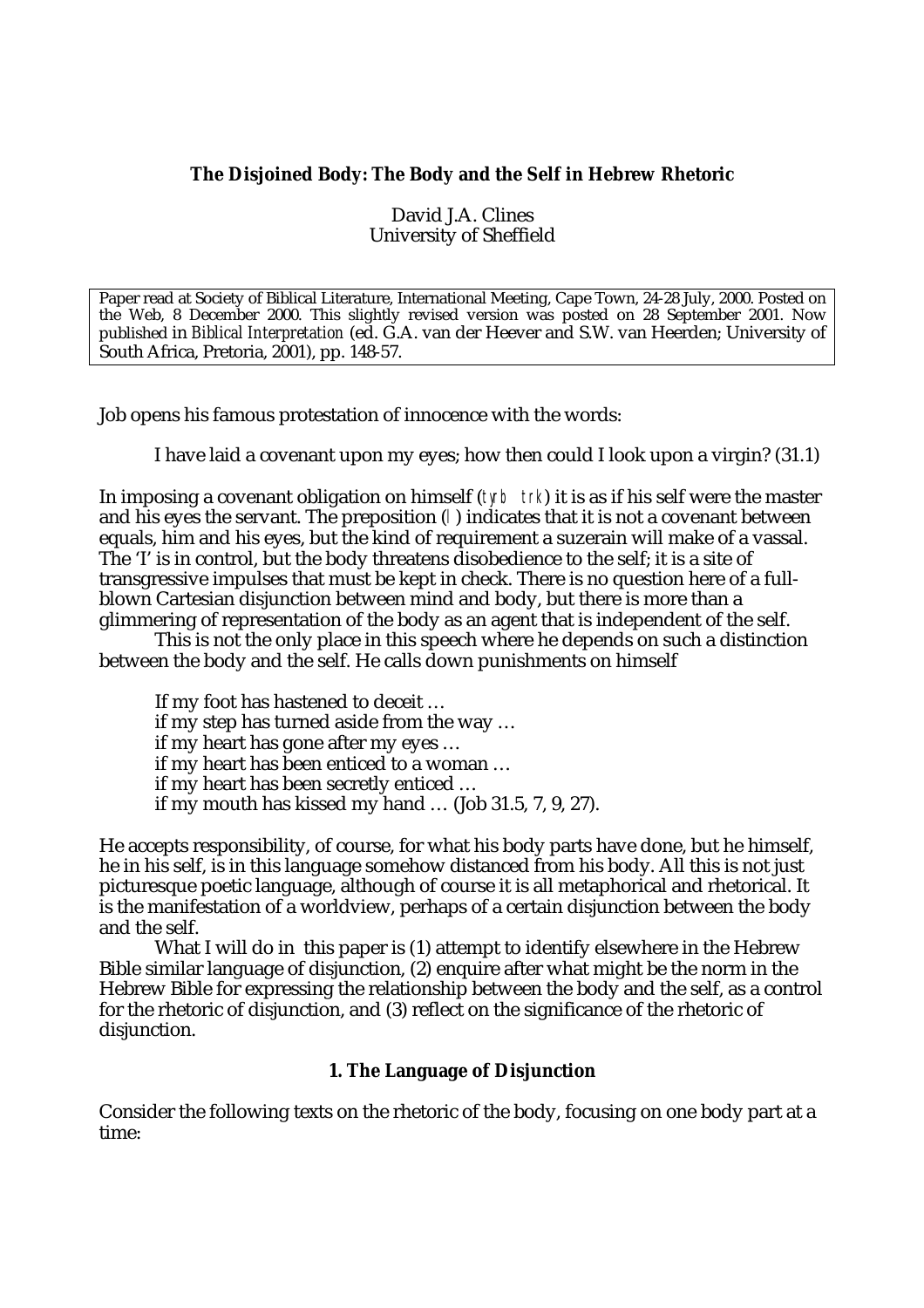### a. *The foot*

- Is. 58:13 If you turn back your foot from the sabbath, from doing your pleasure on my holy day, and call the sabbath a delight and the holy day of the LORD honourable; if you honour it, not going your own ways, or seeking your own pleasure, or talking idly;
- Is. 59:7 Their feet run to evil, and they make haste to shed innocent blood; their thoughts are thoughts of iniquity, desolation and destruction are in their highways.
- Jer. 14:10 Thus says the LORD concerning this people: "They have loved to wander thus, they have not restrained their feet; therefore the LORD does not accept them, now he will remember their iniquity and punish their sins." Prov. 1:15 my son, do not walk in the way with them, hold back your foot from their paths

Prov. 1:16 for their feet run to evil, and they make haste to shed blood. Prov. 6:18 a heart that devises wicked plans, feet that make haste to run to evil.

If feet have to be restrained ( $\lceil \mathbb{m} \rceil$ , Prov. 1.15;  $\bigcirc \rceil$ , Jer. 14.10) or turned back ( $\bigcirc \rceil$  hiph., Isa. 58.13), if feet run toward evil ( $\mathbb{I}$  Frov. 1.16; Isa. 59.7) or make haste to run ( $\mathbb{I}$  rhm, Prov. 6.18) to evil or haste (rhm, Prov. 1.16; Isa. 59.7) to shed blood, the feet are being represented as independent agents, with a will of their own. And if the young man of Proverbs is warned that *he* should restrain *his foot* (Prov. 1.15), or if Israel is blamed that *it* has not restrained *its feet* (Jer. 14.10), the self and the body are evidently not being viewed as coherent but as to some extent disjoined. This language does not go so far as to suggest that the body and the self are in conflict, of that the body is culpable but the self is not—but the rhetoric nevertheless makes an explicit distinction between the two.

# b. *The hand*

Eccl. 9:10 Whatever your hand finds to do, do it with your might; for there is no work or thought or knowledge or wisdom in Sheol, to which you are going. Judg. 7:2 The LORD said to Gideon, "The people with you are too many for me to give the Midianites into their hand, lest Israel vaunt themselves against me, saying, 'My own hand has delivered me.'

Prov. 10:4 A slack hand causes poverty, but the hand of the diligent makes rich. Prov. 21:25 The desire of the sluggard kills him for his hands refuse to labour.

If *one's hand* can deliver *one* (Judg. 7.2), the hand and the self cannot be exactly identical. If *your hand* finds something for *you* to do (Eccl. 9.10), or if your hands refuse to work (Prov. 21.25), they too have taken on a life of their own.

# c. *The tongue*

Job 27:4 my lips will not speak falsehood, and my tongue will not utter deceit. Job 33:2 Behold, I open my mouth; the tongue in my mouth speaks.

Psa. 34:14 (13) Keep ( $\Gamma$ XII) your tongue from evil, and your lips from speaking deceit.

Psa. 50:19 You give your mouth free rein for evil, and your tongue frames deceit. Psa. 52:6 (4) You love all words that devour, O deceitful tongue.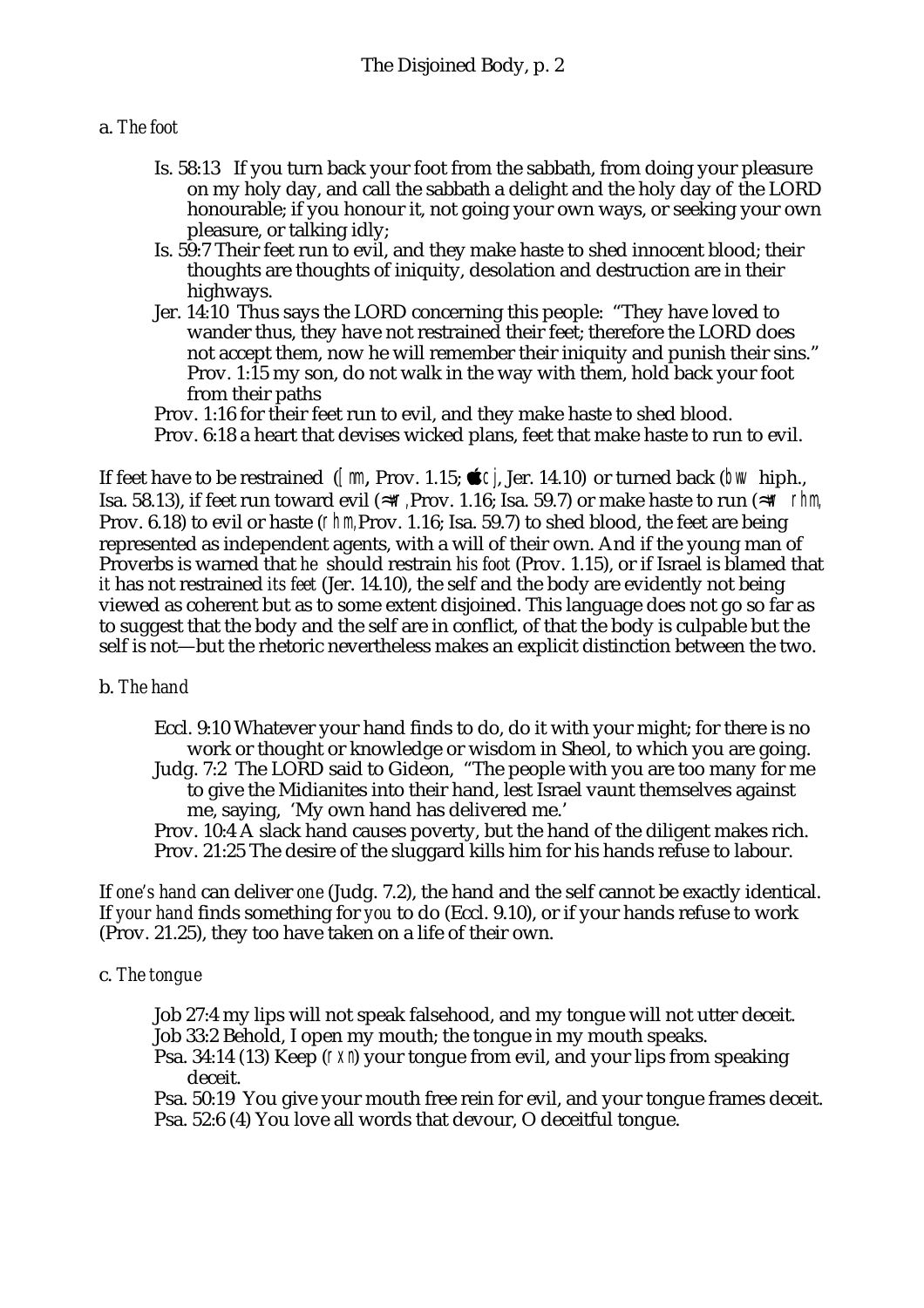- Psa. 64:9 Because of their tongue he will bring them to ruin ( $U/N$ ) which  $W/N$ all who see them will wag their heads.
- Psa. 73:9 They set their mouths against the heavens, and their tongue struts through the earth.
- Psa. 109:2 For wicked and deceitful mouths are opened against me, speaking against me with lying tongues.
- Psa. 120:2 Deliver me, O LORD, from lying lips, from a deceitful tongue.
- Prov. 10:31 The mouth of the righteous brings forth wisdom, but the perverse tongue will be cut off.
- Prov. 18:21 Death and life are in the power of the tongue, and those who love it will eat its fruits.
- Prov. 21:23 He who keeps ( $\Gamma$ m $\lor$ ) his mouth and his tongue keeps himself out of trouble.
- Prov. 25:15 With patience a ruler may be persuaded, and a soft tongue will break a bone.
- Is. 54:17 no weapon that is fashioned against you shall prosper, and you shall confute every tongue that rises against you in judgment.
- Jer. 9:4 (5) Every one deceives his neighbor, and no one speaks the truth; they have taught their tongue to speak lies; they commit iniquity and are too weary to repent.
- Zeph. 3:13 those who are left in Israel; they shall do no wrong and utter no lies, nor shall there be found in their mouth a deceitful tongue.

The tongue is in some of these texts little more than a trope for the self that is speaking, as when the tongue does not utter deceit (Job 27.4) or when the tongue speaks when the self speaks (Job 33.2). But when the tongue must be restrained ( $\Gamma \times \Gamma$ , Ps. 34.14 [13]) or kept (rmv, Prov. 21.23), or when it can be taught (Jer. 9.5), it is represented as a agent independent of the self. When attributes like deceitfulness are applied to the tongue, which properly belong to the one speaking with the tongue, the tongue is being invested with characteristics of personhood (as in  $\Gamma QV \cong Wl$ , Ps. 109.2; tymrt  $\Gamma Wl$ , Zeph. 3.13). And when the tongue is addressed in an apostrophe ('O deceitful tongue', hmm in  $\hat{w}$ , Ps. 52:6 [4]), it has been thoroughly personified; it has become a self in its own right. It can strut through the earth (Ps. 73.9). It can arise in judgment (Isa. 54.17). It can break a bone (Prov. 25.15). Death and life are in its power (Prov. 18.21).

### d. *The heart*

- **Psa. 16:9 Therefore my heart (b)) is glad, and my soul (dwb) rejoices; my body** (rcb) also dwells secure.
- Prov. 14:30 A tranquil mind (bl) gives life to the flesh (dwbk), but passion makes the bones rot.
- Prov. 7:25 Let not your heart turn aside to her ways, do not stray into her paths.
- Jer. 17:9 The heart is deceitful above all things, and desperately corrupt; who can understand it?
- Ezek. 28:2 "Son of man, say to the prince of Tyre, Thus says the Lord GOD: "Because your heart is proud, and you have said, 'I am a god, I sit in the seat of the gods, in the heart of the seas,' yet you are but a man, and no god, though you consider yourself as wise as a god —
- Is. 32:6 For the fool speaks folly, and his mind plots iniquity: to practice ungodliness, to utter error concerning the LORD, to leave the craving of the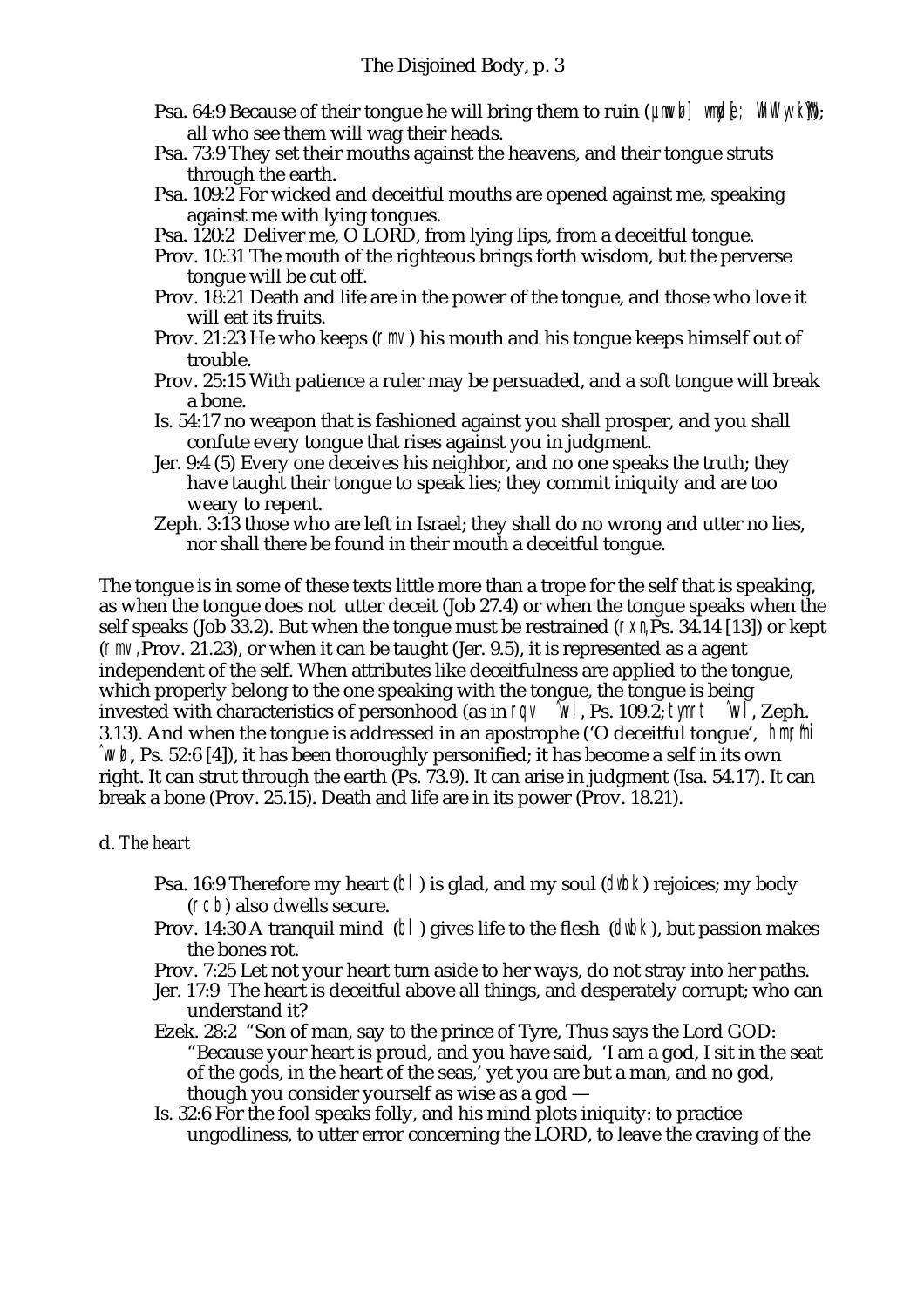### The Disjoined Body, p. 4

hungry unsatisfied, and to deprive the thirsty of drink.

- Eccl. 2:3 I searched with my mind how to cheer my body with wine my mind still guiding me with wisdom — and how to lay hold on folly, till I might see what was good for the sons of men to do under heaven during the few days of their life.
- Neh. 5:7 I took counsel with myself, and I brought charges against the nobles and the officials. I said to them, "You are exacting interest, each from his brother." And I held a great assembly against them,
- Eccl. 10:2 A wise man's heart inclines him toward the right, but a fool's heart toward the left

The outstanding text among this selection is Eccl. 2.3 'I searched with my mind (bl) how to cheer my body ( $rcb$ ) with wine — my mind ( $b$ ) still guiding me with wisdom'. I would not suggest that we should see a fully-fledged mind/body dichotomy, but clearly the heart  $(b)$  is here the thinking rational self, while the flesh or body ( $fcb$ ) is the feeling and experiencing self. The heart is equally the originator and director of the life of the body in Prov. 14,20 'A tranquil mind (b) gives life to the flesh (dwbk), but passion makes the bones rot'. When Nehemiah 'took counsel with' himself (y| [; yB|

 $\|\mathbf{W}\|$ , his 'heart' deliberated (°lm) concerning his self (yl  $\lceil$ ) (Neh. 5.7), the heart being the rational self that makes decisions for the sake of the whole person. When the heart 'turns aside' (hfc , Prov. 7.25) or 'inclines' (just the preposition l , Eccl. 10.2) a person in one direction or another, it is an active agent. And, as with the tongue, when the heart has attributed to it pride (Ezek. 28.2) or deceitfulness (Jer. 17.2), it is represented as having personality.

#### e. *The bowels*

- Is. 16:11 Therefore my soul  $(U|T| \cap \mathbb{R})$  moans like a lyre for Moab, and my heart (brq) for Kir-heres.
- Is. 63:15 Look down from heaven and see, from thy holy and glorious habitation. Where are thy zeal and thy might? The yearning of thy heart  $(\mu)(m)$  and thy compassion are withheld from me.
- Jer. 4:19 My anguish ( $\psi$ [m], my anguish! I writhe in pain! Oh, the walls of my heart (b) ! My heart is beating wildly; I cannot keep silent; for I hear the sound of the trumpet, the alarm of war.
- Jer. 31:20 Is Ephraim my dear son? Is he my darling child? For as often as I speak against him, I do remember him still. Therefore my heart  $(\psi(\lceil m)$  yearns for him; I will surely have mercy on him, says the LORD.
- Psa. 40:9 (8) I delight to do thy will, O my God; thy law is within my heart ( $\mu$  $\lceil m \rceil$ . Lam. 1:20 Behold, O LORD, for I am in distress, my soul  $(\mu \sqrt{m})$  is in tumult, my heart (b) is wrung within me, because I have been very rebellious.

What is striking about these texts is that in none of them is there any disjunction between the self and the body. We can conceal that the bowels, an internal organ that represents the experiences and, especially, the feelings, of the inner self, is (unlike the heart) always in harmony with the self.

### f. *The eye*

Psa. 18:27 For thou dost deliver a humble people; but the haughty eyes thou dost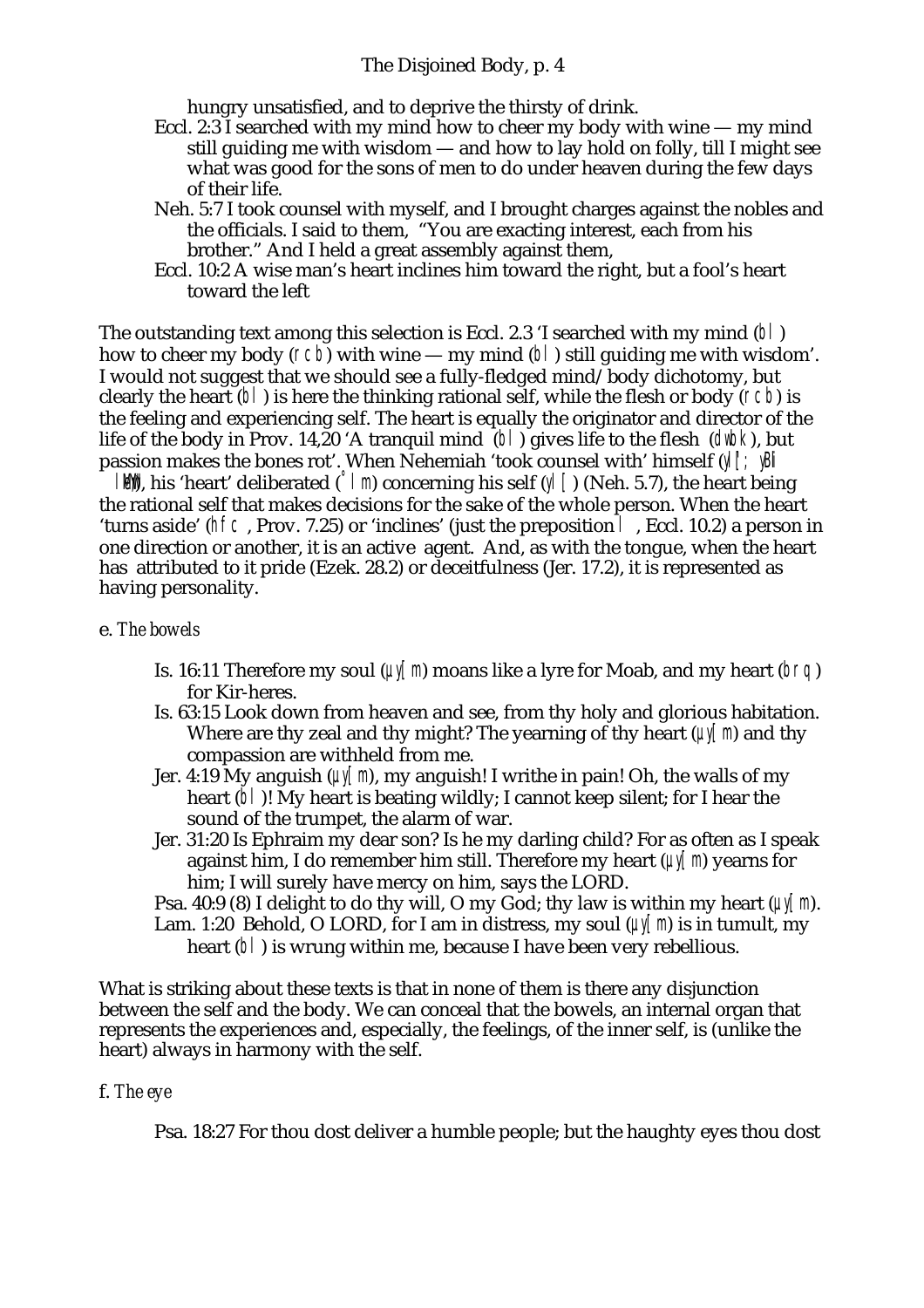bring down.

Prov. 6:17 haughty eyes, a lying tongue, and hands that shed innocent blood,

Prov. 21:4 Haughty eyes and a proud heart, the lamp of the wicked, are sin.

- Prov. 22:9 He who has a bountiful eye will be blessed, for he shares his bread with the poor.
- Eccl. 1:8 All things are full of weariness; a man cannot utter it; the eye is not satisfied with seeing, nor the ear filled with hearing.
- Eccl. 2:10 And whatever my eyes desired I did not keep from them; I kept my heart from no pleasure, for my heart found pleasure in all my toil, and this was my reward for all my toil.
- Jer. 31:16 Thus says the LORD: "Keep your voice from weeping, and your eyes from tears; for your work shall be rewarded, says the LORD, and they shall come back from the land of the enemy.

Eccl. 2.10 is the most evident example of a disjunction between the body and the self: the eyes desire, and the self accedes to that desire: 'And whatever my eyes desired I did not keep from them'. I note that the disjunction is not always a matter of the body and the self being in tension with one another; here the body and the self are at one, but they are not one. The body proposes and the self disposes. Less dramatically, the prophetic injunction, 'Keep your voice from weeping, and your eyes from tears' (Jer. 31.16) suggests that the body can form an impulse that the self can subsequently restrain. As we have seen earlier, the attribution of pride (Ps. 18.27; Prov. 17;21.4) or bountifulness (Prov. 22.9) or satisfaction (Eccl. 1.8) to eyes, which are properly qualities of the self, are a further means of ascribing personhood to the body part.

What the above examples have in common are the following. In all cases the body part is not identical with the self. Sometimes it can be restrained by the self, sometimes the self is complicit in the actions of the body part. The body is the origin or impulse of actions, the self is the arbiter of actions.

# **2. The Language of Conjunction**

All the examples mentioned above are exceptional. In this section I want to examine the norm, the usual rhetoric of the body.

I see four types of usage: (1) the body as object, (2) the body as instrument, (3) the body as the site of the self's experience, (4) the body as the self.

### a. *The body as object*

The body or the body part is an object in the material world, and can be treated as such. These examples of the use of *foot* will be enough to illustrate:

- Gen. 18:4 Let a little water be brought, and wash your feet, and rest yourselves under the tree
- Gen. 49:33 When Jacob finished charging his sons, he drew up his feet into the bed, and breathed his last, and was gathered to his people.
- Ex. 4:25 Then Zipporah took a flint and cut off her son's foreskin, and touched Moses' feet with it, and said, "Surely you are a bridegroom of blood to me!"
- 2 Sam. 4:12 And David commanded his young men, and they killed them, and cut off their hands and feet
- 2 Kgs 9:35 But when they went to bury her, they found no more of her than the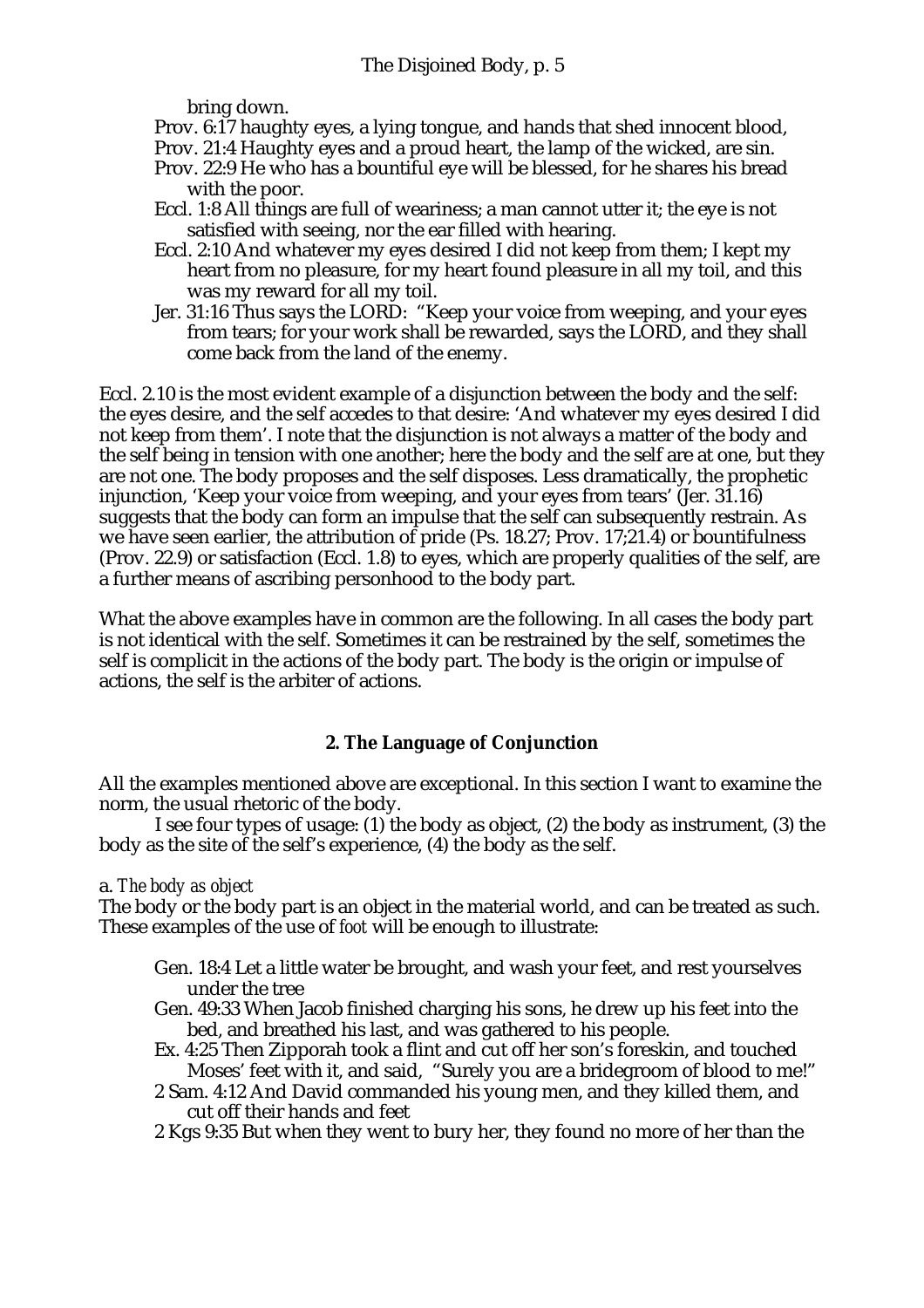skull and the feet and the palms of her hands.<sup>1</sup>

Feet can be washed, lifted up, touched, cut off or dismembered. The body part is simply that. Whatever the effects of washing or cutting off a body part may be on the self, it is not those effects that are the concern of the language; the self is not in the frame.

### b. *The body as instrument of the self*

A second category is of language where the self is itself the agent but the body or the body part is the instrument of the agent's act.

- Num. 35:21 or in enmity **struck him down with his hand**, so that he died, Deut. 11:10 For the land which you are entering to take possession of it is not like the land of Egypt, from which you have come, where you sowed your seed and **watered it with your feet**, like a garden of vegetables
- Ezek. 6:11 **Clap** your hands (lit. **with your hands**), and stamp your foot (lit. with your foot), and say, Alas! because of all the evil abominations of the house of Israel.
- Ezek. 40:4 Son of man, **look with your eyes**, and **hear with your ears**, and set your mind upon all that I shall show you
- Psa. 9:2(1) I will **give thanks** to the LORD **with my whole heart.**
- Judg. 7:5 So he brought the people down to the water; and the LORD said to Gideon, Every one that **laps the water with his tongue**, as a dog laps, you shall set by himself.

The murderer did the striking, using his hand; the Israelites did the watering, using their feet, the soldiers lapped the water, using their tongues. Now if the person does something by using the body, then the self and the body are distinguished. But they are not disjoined, for the body is the servant of the self; it does just what the self wants, it is the executor of the self's desire. The body and the self are in harmony.

# c. *The body as the site of the self's experience*

The rhetoric here is of the self being affected or acting in respect of the body or in reference to some body part. The language is specifically about the person (*he*, *they*), in respect of a body part (typically *in*, *on*, *with*, *by*).

1 Kgs 15:23 But in his old age he was diseased **in his feet**.

Is. 3:16 Because the daughters of Zion are haughty and walk with outstretched necks, glancing wantonly with their eyes, mincing along as they go, tinkling **with their feet** …

Deut. 2:28 You shall sell me food for money, that I may eat, and give me water for money, that I may drink; only let me pass through on foot (lit. **on my feet**). Gen. 19:16 But he lingered; so the men seized him and his wife and his two daughters **by the hand.**

Psa. 3:7 Arise, O LORD! Deliver me, O my God! For thou dost smite all my enemies **on the cheek**, thou dost break the teeth of the wicked.

j  $^{\rm 1}~$  I would not make too much of the language of the self in this text: I do not see a tension between the body and the self here, though if they could bury *her*, one might wonder whether the self is being totally identified with the body. But then one thinks of committed mind/body dualists who would unflinchingly use the language of the person in reference to a recent corpse ('She looks so peaceful').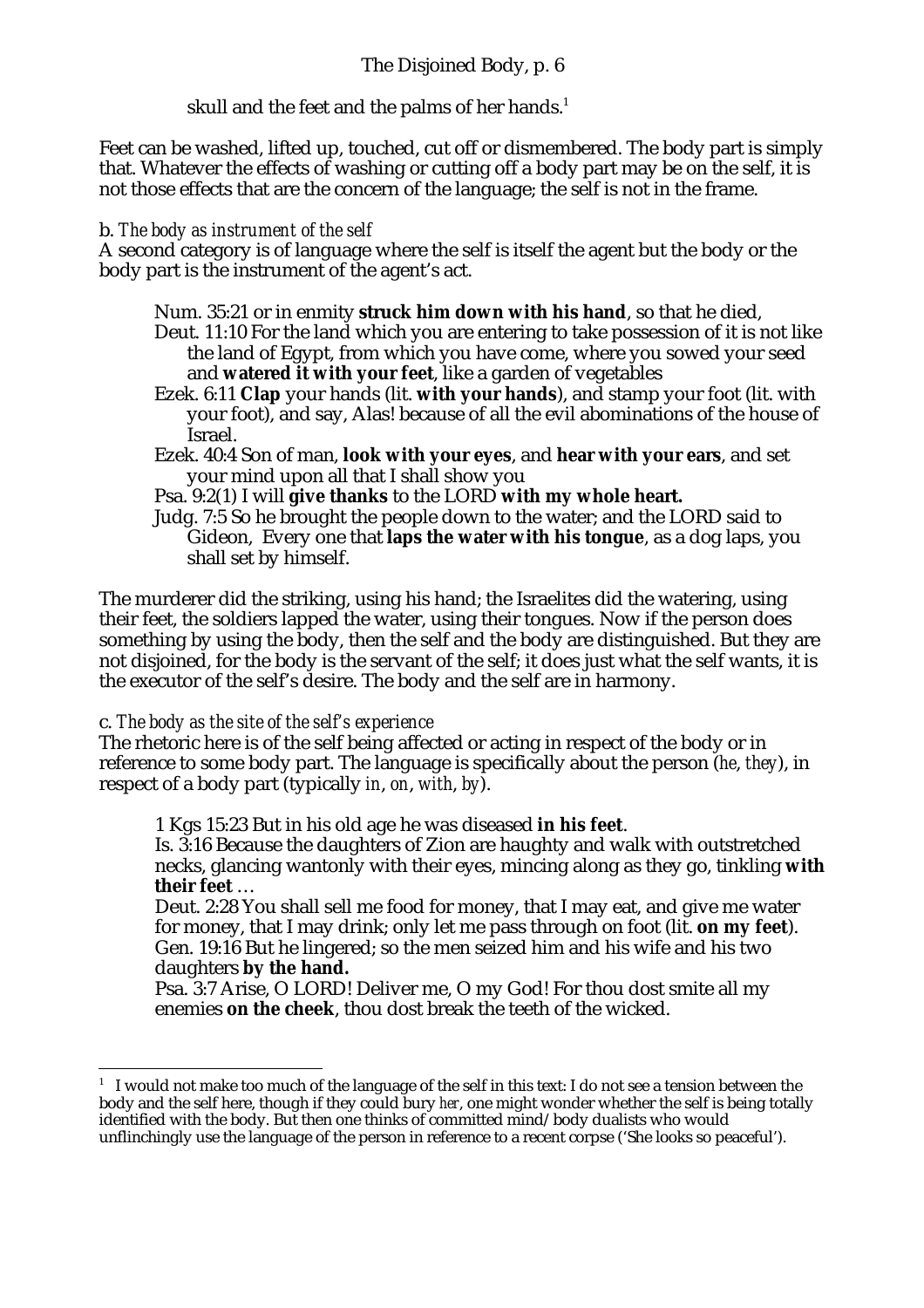# The Disjoined Body, p. 7

It is the king who is diseased, the women of Jerusalem who tinkle, the Israelites who pass through, Lot's family who are seized, the enemies who are smitten. What is said is said of the persons themselves, i.e. of the self. It is the self that experiences. But the site of the experience is the body part: he is diseased in respect of his feet, they are smitten in respect of their cheek, they tinkle, they pass through, they are grasped by means of their feet or their hand.

### d. *The body acting as the self*

Most interesting of all is the language where the body acts as the self:

- Deut. 28:65 And among these nations you shall find no ease, and there shall be no rest for **the sole of your foot**; but the LORD will give you there a trembling heart, and failing eyes, and a languishing soul;
- Psa. 8:6 Thou hast given him dominion over the works of thy hands; thou hast put all things **under his feet.**
- Gen. 31:29 It is in my power (lit. **to my hand**) to do you harm; but the God of your father spoke to me last night, saying, 'Take heed that you speak to Jacob neither good nor bad.'
- 2 Sam. 3:12 And Abner sent messengers to David at Hebron, saying, "To whom does the land belong? Make your covenant with me, and behold, **my hand** shall be with you to bring over all Israel to you."
- Is. 45:23 By myself I have sworn, from my mouth has gone forth in righteousness a word that shall not return: 'To me every knee shall bow, **every tongue** shall swear.'
- Prov. 27:9 Oil and perfume make the heart glad, but the soul ( $V$ pn) is torn by trouble.

If there is no rest for the sole of the foot, there is no rest for *the person*. If everything is under the feet of humans, it is subject to *them*. If it is 'to my hand' to do you harm, it is in *my* power. If Abner's hand is with David, his whole *self* is with him. If every tongue swears allegiance, every *human* with a tongue swears. If the heart is gladdened, the *self* is gladdened.

Unlike the cases where the self and the body are disjoined, in these cases the self and the body are in conjunction, the body manifesting the self seamlessly. The degree of unity of self and body can be judged by considering the following pairs of sentences, in which the first sentence uses a body part to say the same thing that the second sentence says with the language of the self.

| a | Deut. 11:24 Every place on which the sole of your FOOT treads<br>shall be yours; your territory shall be from the wilderness and<br>Lebanon and from the River, the river Euphrates, to the<br>western sea. |
|---|-------------------------------------------------------------------------------------------------------------------------------------------------------------------------------------------------------------|
| b | Deut. 11:25 No man shall be able to stand against you; the<br>LORD your God will lay the fear of you and the dread of you<br>upon all the land that you shall tread, as he promised you.                    |

|  | $\vert a \vert$ Gen. 45:12 And now your EYES see, and the eyes of my brother<br>Benjamin see, that it is my mouth that speaks to you. |  |  |  |
|--|---------------------------------------------------------------------------------------------------------------------------------------|--|--|--|
|  | Gen. 45:13 You must tell my father of all my splendour in<br>Egypt, and of all that you have seen.                                    |  |  |  |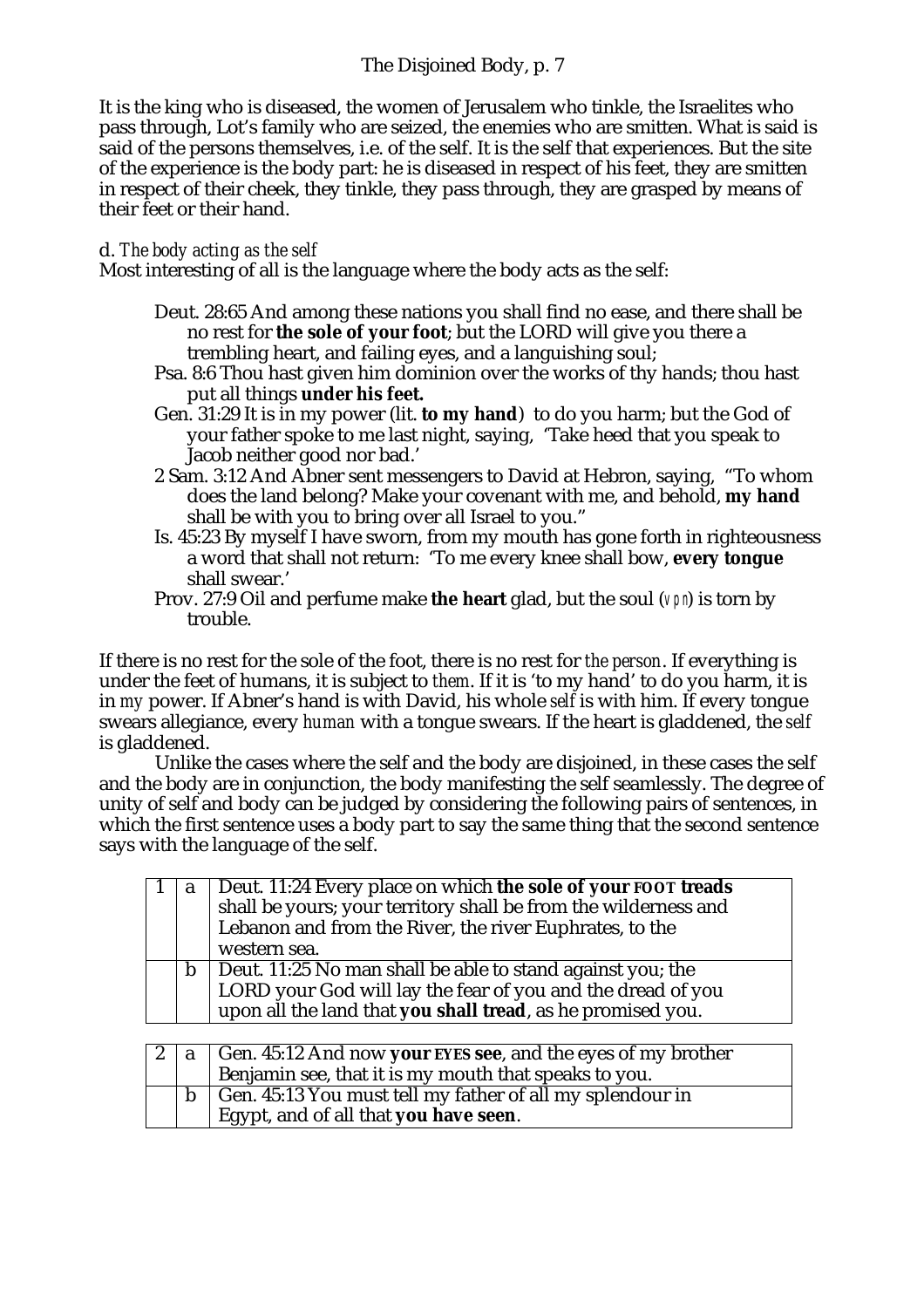|  | $ 3 a $ 1 Sam. 22:17 And the king said to the guard who stood about |  |  |  |  |  |
|--|---------------------------------------------------------------------|--|--|--|--|--|
|  | him, Turn and kill the priests of the LORD; because their           |  |  |  |  |  |
|  | HAND also is with David.                                            |  |  |  |  |  |
|  | 1 Sam. 18:28 But when Saul saw and knew that the LORD was           |  |  |  |  |  |
|  | with David                                                          |  |  |  |  |  |

|  | 4  a   Psa. 51:16 (14) Deliver me from bloodguiltiness, O God, thou<br>God of my salvation, and my TONGUE will sing aloud of thy<br>deliverance. |
|--|--------------------------------------------------------------------------------------------------------------------------------------------------|
|  | b   Psa. 145:7 They shall pour forth the fame of thy abundant<br>goodness, and shall sing aloud of thy righteousness.                            |

|  | $5 a $ Psa. 16:9 Therefore my HEART is glad, and my soul rejoices; my<br>body also dwells secure. |
|--|---------------------------------------------------------------------------------------------------|
|  | Psa. 9:3 (2) I will be glad and exult in thee, I will sing praise to<br>thy name, O Most High.    |

It is not quite right to say of such passages that the body and the self are in harmony, for they are not being represented as two things, and only two things (or more) can be in harmony. Nor is it right to speak of the self as being manifested in the body, for the self is not in view. It might be better to think of the self as being *distributed* throughout the body, so that when the body acts the self acts. When the eyes see or the tongue sings, the beholder or the hearer does not match the body to the self, but perceives the self at the moment of the perceiving the body.

This, I would say, is the normal language of the body and the self in Hebrew rhetoric; the language of disjunction is only to be understood in contrast with the norm.

# **3. The Significance of the Rhetoric of the Body**

The rhetoric of the body is not just an interesting feature about how the Hebrew language is used. It is a signal of the Hebrew attitude to the body, of the folk psychology underlying the Hebrew Bible.<sup>2</sup> More correctly, perhaps, since speech acts are socially formative, it did not so much express the Hebrew worldview as construct it.

# *a. The pervasiveness of body language*

Let us begin by noting that the language of the body is very pervasive in the Hebrew literature that we have. This situation is no doubt very different from our own cultural experience: the opening sentence of a reader on feminist theory of the body reads, 'the status of the body within the dominant Western intellectual tradition has largely been one of absence or dismissal'.<sup>3</sup> Such a statement could not possibly be made about the Hebrew Bible. Mary Douglas and Howard Eilberg-Schwartz have each in their own way recognized the preoccupation of the Hebrews with the body, Douglas stressing the body as a symbol of society, and Eilberg-Schwartz as the site of conflicting cultural

 $\overline{2}$  See, for example, Scott M. Christensen and Dale R. Turner, *Folk Psychology and the Philosophy of Mind* (Hillsdale, NJ: Lawrence Erlbaum Associates, 1993).

<sup>3</sup> Margrit Shildrick with Janet Price, 'Openings on the Body: A Critical Introduction', in Janet Price and Margrit Shildrick (eds.), *Feminist Theory and the Body: A Reader* (Edinburgh: Edinburgh University Press,  $1999$ , pp. 1-14 (1).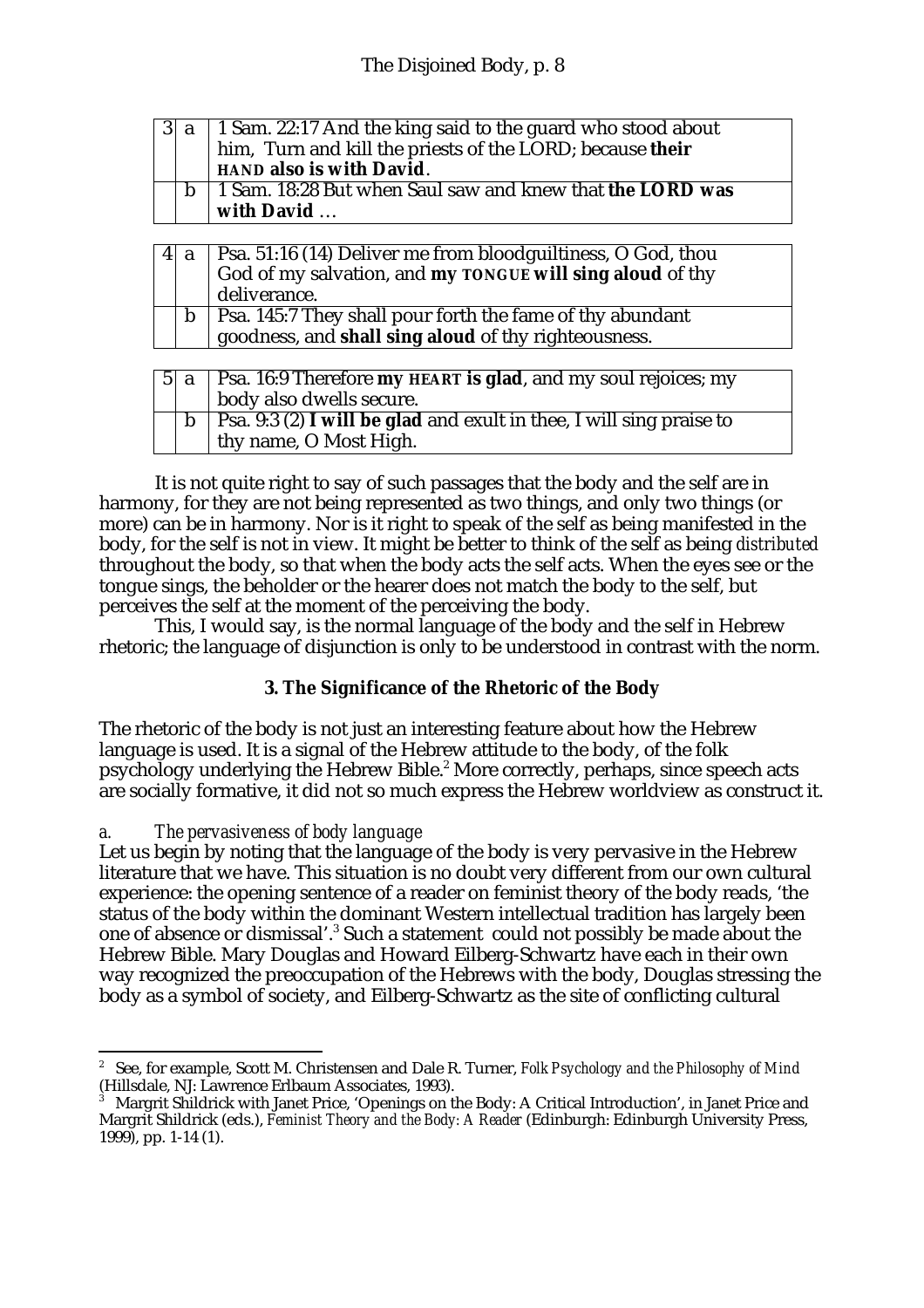impulses.<sup>4</sup> Nevertheless, their interest is different from my present concern; it is in body purity, the body boundary, bodily uncleanness, rather than, as here, the everyday language of the body.

# *b. The body as the embodiment of the self*

Apart from the relatively few examples I could put forward in this paper of the disjoined body, on the whole the Hebrew Bible attests a view of an embodied self. Bultmann's classical dictum about *søma* in the New Testament is equally true for the body in the Hebrew Bible: 'Man does not *have* a *søma*; he *is søma*'.<sup>5</sup> Others have regarded a typical ancient view of the self as a 'continuum of substances' interacting with and upon one another. The way I have modelled it for myself is to regard the self as distributed across the body, so that wherever you encounter the body you encounter the self.

This vision of the self coheres interestingly with the recent work of George Lakoff and Mark Johnson, in their *Philosophy in the Flesh: The Embodied Mind and its Challenge to Western Thought*, where they are stressing how much what has been in the history of Western thought ascribed to the reason or the mind should better be understood as crucially shaped by the body.<sup>6</sup>

# *c. The gendered body*

The body in the Hebrew Bible is of course a gendered body. Like everything else, it is a male construction. The Hebrew Bible does not of course theorize the body, but the evidence is that it does not work with a dimorphic view of the male and female body: the body is male, and the female body is hardly to be found.. In this respect, the Hebrew Bible coheres with the view convincingly put forward by Thomas Laqueur that the ancients (indeed most writers prior to the Enlightenment) thought essentially of one sex rather than two, $^7$  the biology of the female being no more than a variation on that of the male.

Today, a focus on the body is also often thought to be gendered. It is often remarked that the body in current writing is an especial interest of feminist projects, in which especially the materiality of the body has been foregrounded.<sup>8</sup>

### *d. The body as the site of transgressive impulses*

In that Western tradition in which most of us have been formed, the body has been the site of transgressive impulses that have threatened the knowledge project. Mostly we lay the responsibility for that perspective on Descartes, but this paper has attempted to demonstrate its presence already in the unreflected rhetoric of the Hebrew Bible. We do not have anywhere in the Hebrew Bible a disjunction as severe as that of 'And if your right hand causes you to sin, cut it off and throw it away' (Matt. 5.30). nor even quite as dramatic as that of James 3.6: 'The tongue is an unrighteous world among our members,

j 4 Mary Douglas, *Purity and Danger* (London: Routledge & Kegan Paul, 1966); Howard Eilberg-Schwartz, 'The Problem of the Body for the People of the Bill', in Timothy K. Beal and David M. Gunn (eds.) ,

*Reading Bibles, Writing Bodies* (London: Routledge, 1997), pp. 34-55 (52). 5 R. Bultmann, *Theology of the New Testament*, I (London: SCM Press, 1952), p. 194).

<sup>6</sup> George Lakoff and Mark Johnson, *Philosophy in the Flesh: The Embodied Mind and its Challenge to Western Thought* (New York: Basic Books, 1999). For example, 'Reason is not disembodied, as the tradition has largely held, but arises from the nature of our brains, bodies, and bodily experiences' (p. 18).

<sup>7</sup> Thomas Laqueur, *Making Sex: Body and Gender from the Greeks to Freud* (Cambridge, MA: Harvard University Press, 1990).

<sup>8</sup> Shildrick and Price attribute the reviving interest in the body to the development of feminist theory ('Openings on the Body', p. 1).